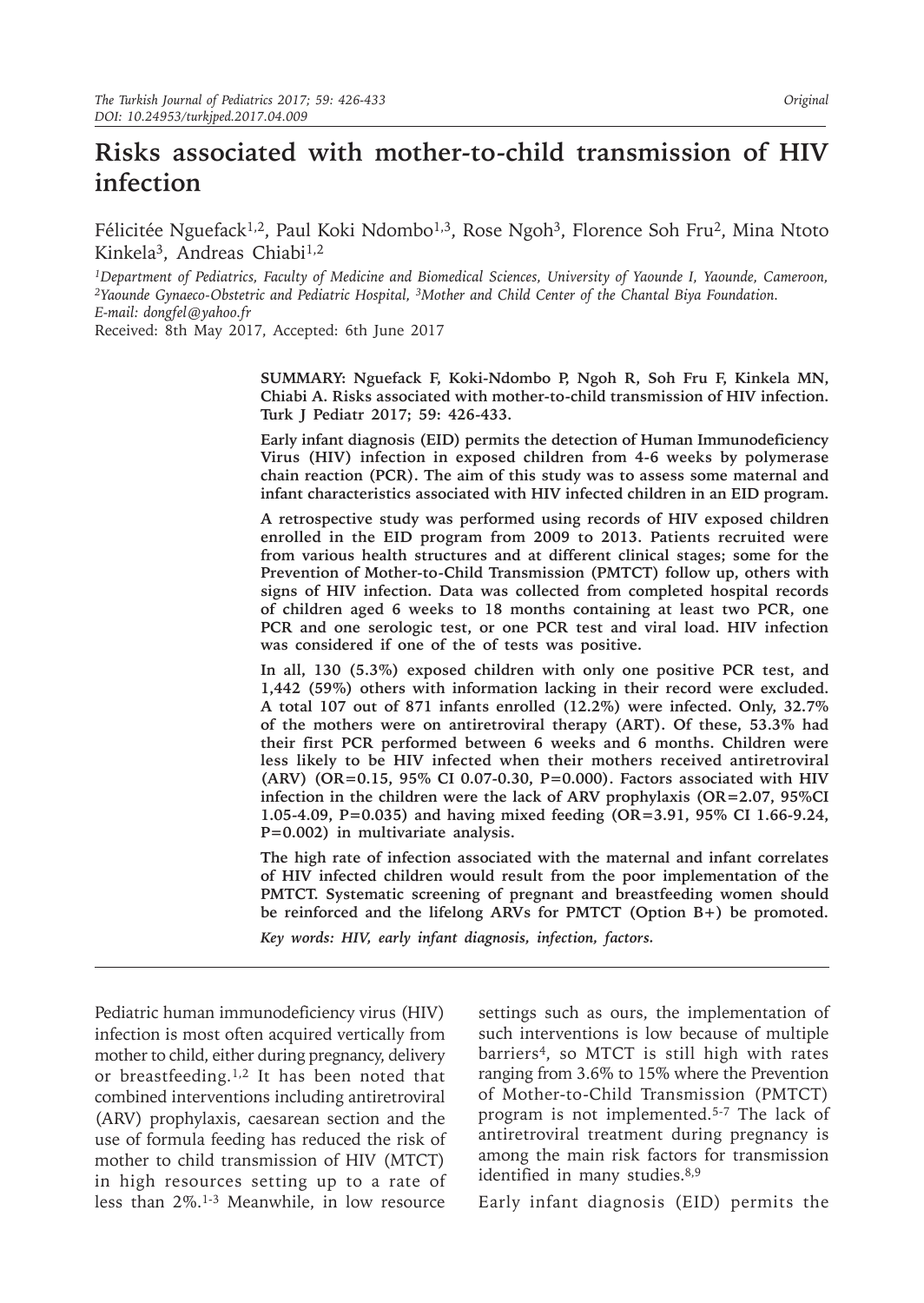detection of HIV infection in an exposed infant from 4-6 weeks by Polymerase chain reaction (PCR).10 It permits early initiation of ART in infected children and also helps to make decision concerning the follow up of uninfected HIV exposed children.<sup>11</sup> Newell et al.<sup>12</sup> noted that without any intervention, 35.2% of HIV infected children will die at the end of the first year in resource-limited settings, and the median survival of the infected infants was 23 months in Uganda.13 Because of the high risk of death and given the increasing availability of pediatric ART in resource-limited settings, WHO recommends that national programs should provide early virological testing of infants for HIV.11 In our milieu, the HIV status of most infants, born from infected mothers is frequently unknown at the early stage of life even though, EID of HIV is feasible.<sup>14</sup> In Eastern Cameroon, it was noted that the median age at first HIV testing was 4 months with 91.1% of infants and 65.2% of their mothers not receiving any ARV prophylaxis.15 In a study at Yaounde, almost all mothers (98.2%) were aware of the need for EID, but only 67.1% were informed about the test and 47.9% knew the appropriate time at which it should be done<sup>16</sup>.

The EID program provides an occasion for assessing the success of the implementation of PMTCT.17 This study aims at assessing some maternal and infant characteristics found in HIV infected children in the EID program implemented since 2007 at the Mother and Child Center of the Chantal Biya Foundation in Yaounde, Cameroon.

### **Materials and Methods**

This was a retrospective study. The target population was HIV-exposed infants enrolled in the EID program from 2009 to 2013. Patients recruited were from various health structures and at different clinical stages; some for the PMTCT routine follow up, others with suspected signs of HIV infection, or for the management of an already diagnosed infection.

Completed files of HIV-exposed children aged 6 weeks to 18 months containing at least 2 PCR tests or at least 1 PCR and 1 HIV serology, or 1 PCR with viral load considered, defining their HIV status were included.

We collected information regarding the sociodemographic profile of the mother, history of pregnancy and delivery, ARV prophylaxis or



**Fig. 1.** Flow diagram of enrollment of patients in early infant diagnosis (EID) program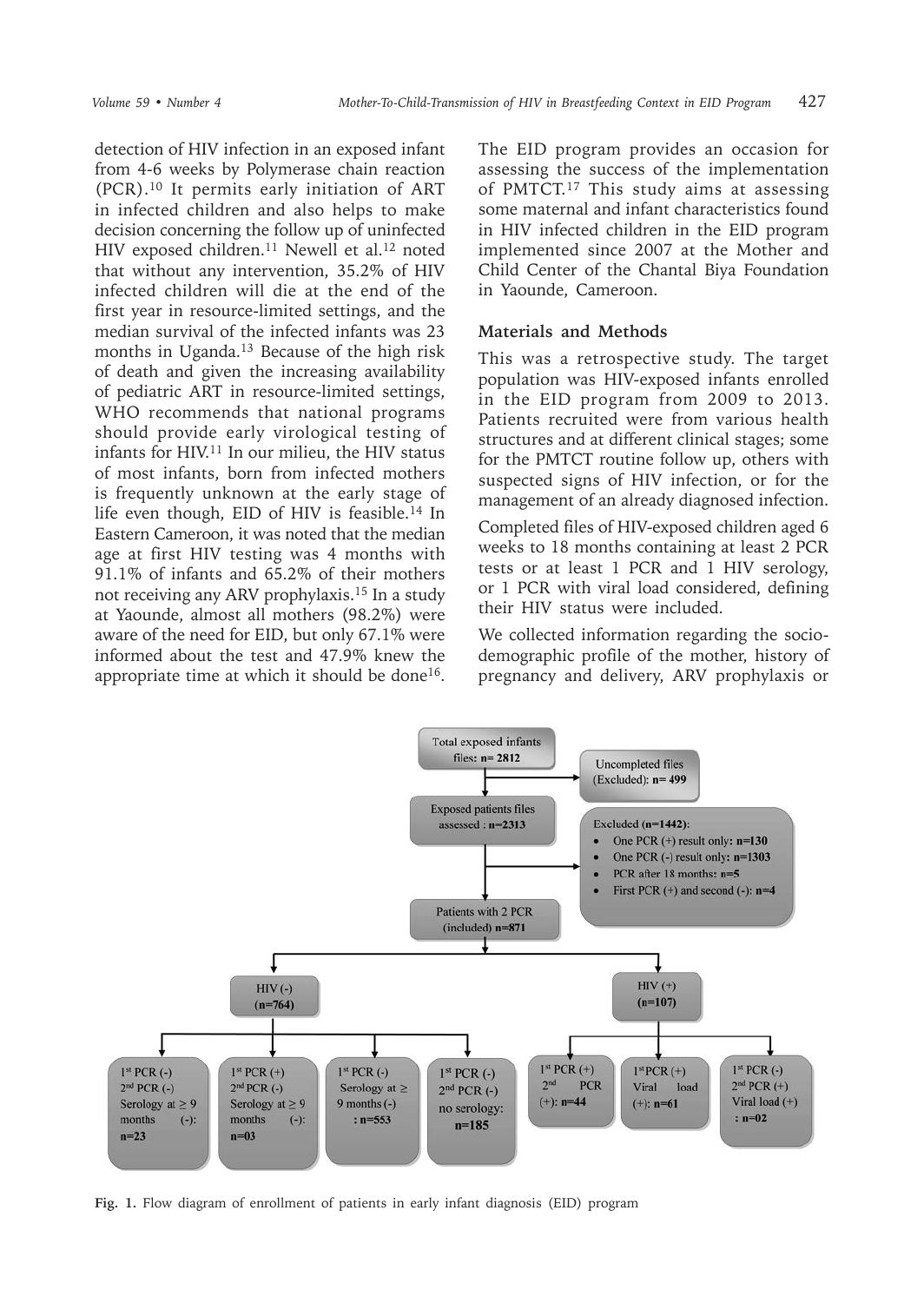| Maternal Characteristics      |                        | Frequency | Percentage |
|-------------------------------|------------------------|-----------|------------|
| Age group (years)             | $\leq 20$              | 12        | 11.2       |
|                               | $21 - 30$              | 66        | 61.7       |
|                               | $31 - 40$              | 29        | 27.1       |
| Marital Status                | Cohabiting             | 50        | 46.7       |
|                               | Single                 | 43        | 40.2       |
|                               | Married                | 11        | 10.3       |
|                               | Widow                  | 3         | 2.8        |
| Profession                    | House wives            | 57        | 53.3       |
|                               | Private sector         | 34        | 31.8       |
|                               | Students               | 10        | 9.3        |
|                               | Others                 | 6         | 5.5        |
| ARV during pregnancy $(N=35)$ | ARV prophylaxis        | 24        | 68.6       |
|                               | HAART before pregnancy | 10        | 28.6       |
|                               | Others                 | 1         | 2.8        |

**Table I.** Baseline Characteristics of the Mothers.

ARV: antiretroviral treatment; HIV: human immunodeficiency virus; HAART: highly active antiretroviral treatment; PCR: polymerase chain reaction

treatment received during pregnancy. Infant variables collected included the birth weight, PMTCT measures, age at first PCR, feeding option and HIV status. The ARV prophylaxis was considered according to the different national guidelines in use at the time of followup. At our study site, the first PCR-DNA was done at the age of 6 weeks. Whole blood was collected and transferred to the virology laboratory of Centre Pasteur of Cameroon (CPC) when the child was selected under the ANRS 12140-Pediacam survey. The others samples sent for analysis at the Chantal Biya International Reference Centre for Research (CBIRC) were collected onto filter papers (DBS) and processed according to standard procedures<sup>18</sup> before transport to the laboratory. Occasionally viral loads were requested. Two PCR tests were required, and the first, if positive, was confirmed by a second before the exposed infant was declared HIV infected. For breastfed children, a second PCR was done at 6 weeks after complete cessation of breastfeeding<sup>19</sup>. The expected period for results to return was after 4 weeks. If positive, a second blood sample was collected for the second PCR and the infant was put on ART while waiting for confirmation. If the second PCR was positive, then the infant was declared HIV infected, and if it was negative, the third DBS sample was collected for the third PCR.

For infants who were breastfed, if the first and the second PCR performed after the cessation of breast feeding were all negative, the infant was declared not infected. In those on formula who had the first PCR and HIV serology negative the infant was also declared not infected. Two discordant PCR results required a third to have a definite status of the patient. The serologic test was performed above 12 months. When there was a discordant serology result, a PCR was done and the exposed uninfected infants exited the EID program. Infants were uninfected when they had negative PCR test results with/without HIV negative serology.

# **Data analysis**

For HIV-infected children, we described the maternal and infant characteristics with continuous variables using means; or median with inter-quartile range and categorical variables using the percentages. Univariate then multivariate stepwise logistic regression analysis was used to determine the significant maternal and infant variables as independent correlates of infection in HIV infected children. The Fisher test and the Odds ratio with a confidence interval at 95% was used to determine the factors correlated with HIV infection in children at a p-value  $< 0.05$ .

The study was approved by the Ethics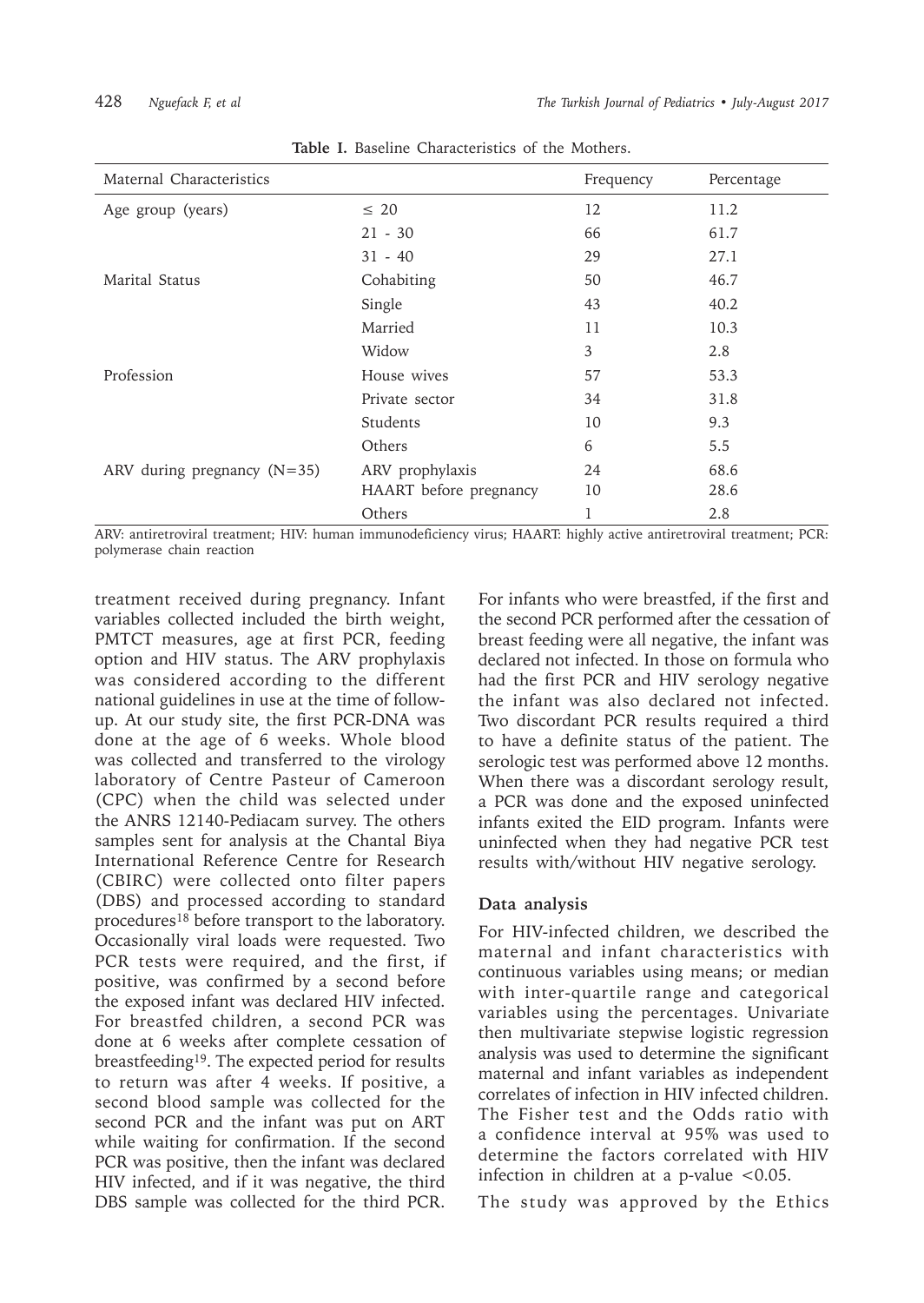Committee of the Faculty of Medicine and Biomedical Sciences of the University of Yaounde I.

# **Results**

In all, 871 HIV exposed children were enrolled, amongst which 107 (12.2%) were infected. We excluded 499 patients with only one positive PCR test, and 1,442 exposed children because information was lacking in their file (Fig. 1). The mothers of the infected children were aged 15-40 years with a mean age of 27.3 years. Only 32.7% benefited from ARV treatment during pregnancy, and in only 68.6%, ARV prophylaxis was given as recommended by the national guidelines (Table I). This consisted of single dose nevirapine (NVP) (2/107), zidovudine (AZT) from 28 weeks of pregnancy (5/107) and AZT from 28 weeks of pregnancy plus single dose NVP (17/107).

More than half (53.3%) of the HIV infected children had their first PCR test done between 6 weeks to 6 months, while the median age was 21 weeks. Most of them (58.0%) did not receive any ARV prophylaxis after birth (Table II). Feeding with formula was the most frequent option (43%) compared to exclusive breastfeeding (29%) and mixed feeding (28%).

The maternal risk factors of having an infected infant were living single (OR 1.68, 95%CI

1.12–2.55,  $P=0.009$  and being less than 30 years old (OR 2.29, 95%CI 1.51–3.49, P=0.000). Others factors were per vaginal (OR 2.95, 95%IC 1.27–6.89, P=0.004) and home delivery (OR 5.76, 95%CI 2.36–14.01, P=0.000). Infants of mothers on highly active antiretroviral therapy (HAART) were less likely to have HIV infection; compared with those whose mothers were on ARV prophylaxis (OR 0.22, 95%CI 0.11–0.45, P=0.000); (Table III).

Factors related to the children were the PCR performed less than 6 weeks of the life, (OR 4.86, 95%CI 2.67–8.83, P=0.000) and mixed feeding (OR 24.52, 95%CI 12.31–48.83, P=0.000). On the contrary, ARV prophylaxis at birth protected children against infection (OR 0.06, 95%CI (0.04–0.09), P=0.000); (Table IV).

# *Factors associated with HIV infected children in multivariate analysis*

HIV infection in children was less frequent when theirs mothers received HAART (OR 0.3, 95%CI 0.07–0.30, P<0.001), or ARV prophylaxis (OR 0.22, 95%CI 0.12–0.38, P<0.001). Among the infant correlates, age at first PCR, being exclusively breastfed, having mixed feeding and receiving ARV after birth were associated to their HIV status. It was 4 times more likely to have a positive PCR when it was done at an age beyond 6 weeks (OR 4.9, 95%CI 2.67–8.83, P=0.000). Infants on

| Characteristics               |                         | Frequency | Percentage |
|-------------------------------|-------------------------|-----------|------------|
| Sex                           | Male                    | 60        | 56.1       |
|                               | Females                 | 47        | 43.9       |
| Birth weight (grams) $(N=99)$ | < 2500                  | 19        | 19.2       |
|                               | $2500 - 4000$           | 71        | 71.7       |
|                               | > 4000                  | 9         | 9.1        |
| ARV prophylaxis $(N=107)$     | <b>Yes</b>              | 45        | 42.0       |
|                               | <b>No</b>               | 62        | 58.0       |
| Age at first PCR              | 6 weeks                 | 13        | 12.1       |
| $(N=107)$                     | 6 weeks - 6 months      | 57        | 53.3       |
|                               | $6 - 18$ months         | 37        | 34.6       |
| Feeding option                | Exclusive breastfeeding | 31        | 29.0       |
|                               | Mixed feeding           | 30        | 28.0       |
|                               | Formula feeding         | 46        | 43.0       |

**Table II**. Baseline Characteristics of the Children and the Prevention of Mother-to-Child HIV Transmission.

ARV: antiretroviral treatment HIV: human immunodeficiency virus; PCR: polymerase chain reaction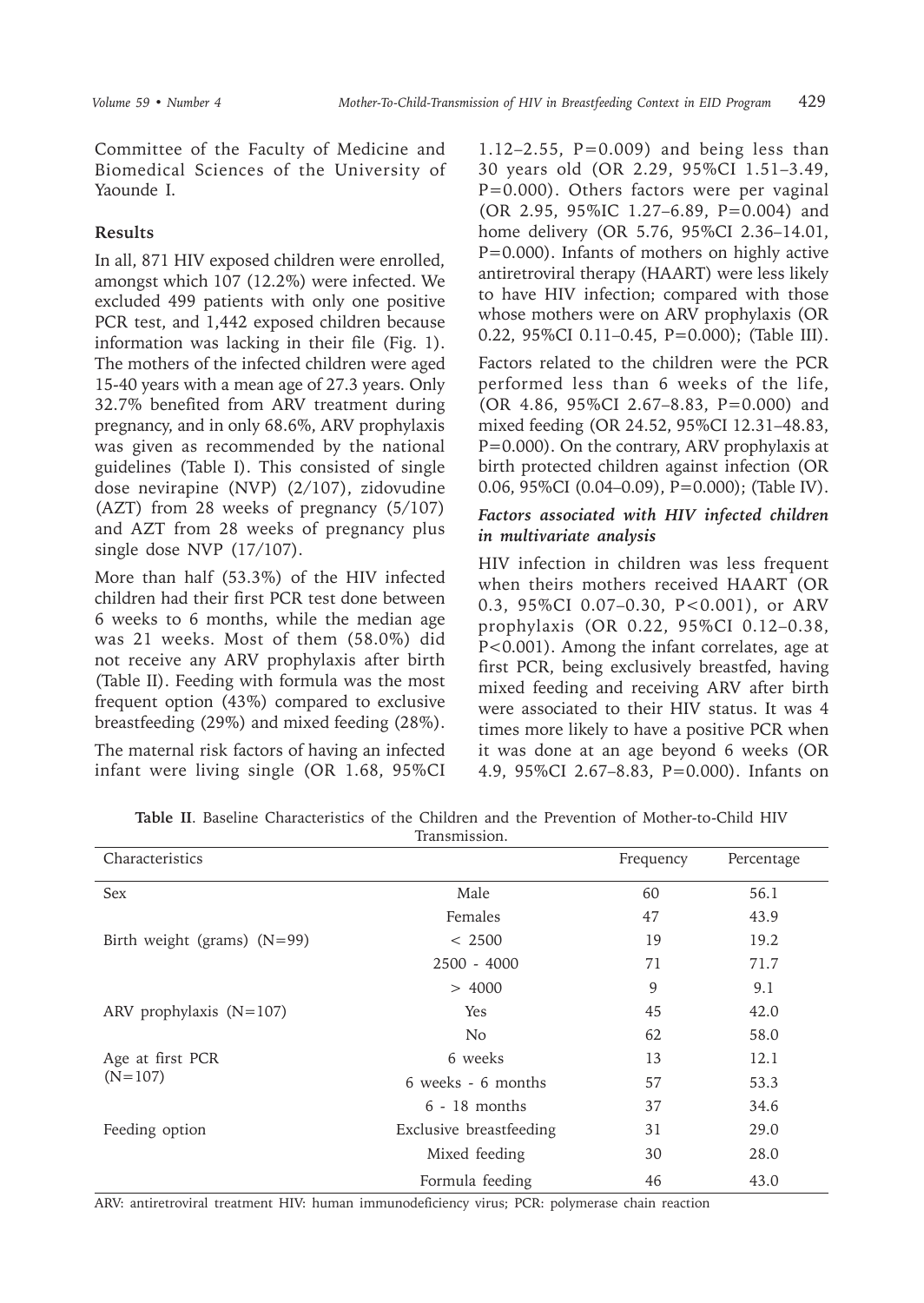|                                | HIV positive, $n(\%)$ |                | Total      |                        |         |
|--------------------------------|-----------------------|----------------|------------|------------------------|---------|
|                                | Yes                   | N <sub>o</sub> | $n(\%)$    | Odd Ratio [95% CI]     | P       |
| Marital status of the mother   |                       |                |            |                        |         |
| Living singly*                 | 46 (16.3)             | 236 (83.7)     | 282 (32.4) | $1.678[1.117 - 2.548]$ | 0.009   |
| Living as a couple**           | 61 (10.4)             | 528 (89.6)     | 589 (67.6) |                        |         |
| Maternal age                   |                       |                |            |                        |         |
| $<$ 30 Years                   | 68 (17.1)             | 330 (82.9)     | 398 (45.7) | 2.293 [1.508-3.486]    | < 0.001 |
| Mode of delivery               |                       |                |            |                        |         |
| Per vaginal                    | 101(13.4)             | 650(86.6)      | 751 (86.2) | $2.952[1.265 - 6.889]$ | 0.004   |
| Caesarean section              | 6(5.0)                | 114 (95)       | 120 (13.8) |                        |         |
| Place of delivery              |                       |                |            |                        |         |
| Home                           | 9(42.9)               | 12(57.1)       | 21(2.4)    | 5.755 [2.364-14.008]   | < 0.001 |
| Health facility                | 98 (11.5)             | 752 (88.5)     | 850 (97.6) |                        |         |
| Prolonged rupture of membrane  |                       |                |            |                        |         |
| Yes                            | 8(21.1)               | 30 (78.9)      | 38 (4.4)   | 1.977[0.882-4.434]     | 0.083   |
| N <sub>o</sub>                 | 99 (11.9)             | 734 (88.1)     | 833 (95.6) |                        |         |
| CD4 cell count                 |                       |                |            |                        |         |
| $\leq$ 350 / mm <sup>3</sup>   | 16(8)                 | 185 (92)       | 201 (32.4) | 1.423[0.739-2.744]     | 0.187   |
| ARV treatment during pregnancy |                       |                |            |                        |         |
| <b>HAART</b>                   | 10(2.2)               | 451 (97.8)     | 461 (63.3) | $0.215[0.101 -0.454]$  | < 0.001 |
| ARV prophylaxis***             | 25 (9.4)              | 242(90.6)      | 267 (36.7) |                        |         |

**Table III.** Maternal Socio-Demographic and Obstetric Correlate of HIV Infection: Univariate Analysis.

HIV: human immunodeficiency virus; ARV: antiretroviral treatment; HAART: high active antiretroviral treatment; PCR: polymerase chain reaction; CD4: Cluster of differentiation 4.

\* Living singly (never been married, divorced, widow); \*\*Living as a couple (married, cohabiting), \*\*\*Recommended ARV prophylaxis

mixed feeding were 24 times more likely to be infected than those who were on formula (OR 24.5, 95%CI 12.31–48.83, P<0.001). On the contrary, an infant who received ARV prophylaxis at birth (42.1%), had a protective effect (OR 0.1, 95%CI 0.04–0.09, P<0.001) against HIV infection (Table V).

# **Discussion**

Our study was retrospective, performed on HIV exposed infants registered in the EID program during a period of 5 years; from 2009 to 2013. Many children were excluded and the PCR tests were not performed at the study site; furthermore, the results were collected by the parents. This renders our sample size less representative.

The prevalence (12.2%) of HIV infection in the EID program was high in our study compared to  $3.7\%$  shown by Tejiokem et al.<sup>14</sup> in two cities that included our site. Unlike ours, their study

was a multicenter prospective cohort and its results were based on 2 positive PCR tests. On the contrary, our study involved patients at various stages; some of the infants were recruited just for follow up after birth. Some came already with signs of HIV infection. The prevalence was also high (18.9%) in Brazil and the diagnosis was based on 2 detectable viral loads and persistent positive HIV serology.20 According to some authors, the confirmatory PCR2 could be left out if on the same DBS sample a PCR1 and viral load was performed.<sup>21</sup>

Concerning the adherence to the EID program, lack of partner support could be the main hindrance to PMTCT uptake.<sup>22-28</sup> In the present study, about half (46.7%) of the mothers were cohabiting and 40.2% were single. Married mothers, may have adequate knowledge of PMTCT, as compared to those who are not<sup>29</sup>, however, the knowledge is not often put into the practice. Our study revealed also that the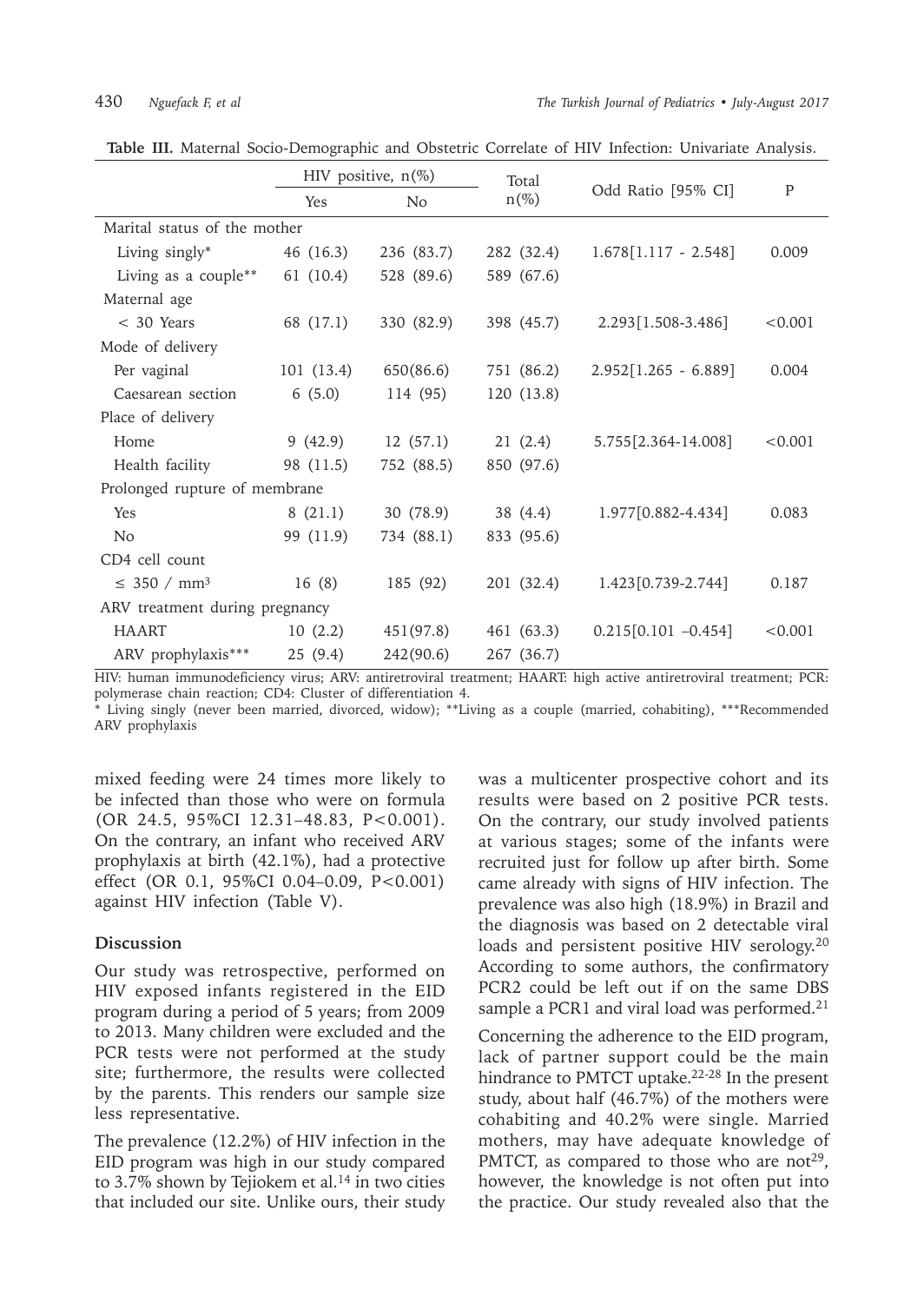|                           | HIV Positiven, (%) |                | Total      |                         |         |
|---------------------------|--------------------|----------------|------------|-------------------------|---------|
|                           | Yes                | N <sub>0</sub> | $n(\%)$    | Odd Ratio (95% CI)      | P       |
| Age at first PCR          |                    |                |            |                         |         |
| 6 Weeks                   | 13(4.1)            | 307 (95.9)     | 320 (36.7) | 4.857 [2.672-8.831]     | < 0.001 |
| > 6 Weeks                 | 94 (17.1)          | 457 (82.9)     | 551 (63.3) |                         |         |
| Infant on ARV prophylaxis |                    |                |            |                         |         |
| <b>Yes</b>                | 45 (6.0)           | 707 (94.0)     | 752 (86.3) | $0.059$ $[0.037-0.094]$ | < 0.001 |
| No.                       | 62(52.1)           | 57 (47.9)      | 119 (13.7) |                         |         |
| Birth weight              |                    |                |            |                         |         |
| $< 2500 \text{ g}$        | 19 (15.7)          | 102(84.3)      | 121 (14.5) | 1.481 [0.861-2.547]     | 0.104   |
| $\geq$ 2500 g             | 80 (11.2)          | 636 (88.8)     | 716 (85.5) |                         |         |
| Feeding option            |                    |                |            |                         |         |
| Exclusive breastfeeding   | 31 (14.4)          | 185 (85.6)     | 216 (26.2) | 2.055 [1.265-3.336]     | 0.003   |
| Formula                   | 46 (7.5)           | 564 (92.5)     |            |                         |         |
| Mixed feeding             | 30 (66.7)          | 15(33.3)       | 45 (6.9)   | 24.522 [12.314-48.832]  | < 0.001 |
| Formula                   | 46 (7.5)           | 564 (92.5)     | 610 (93.1) |                         |         |

**Table IV.** Infant Correlates of HIV Infection: Univariate Analysis.

HIV: human immunodeficiency virus; ARV: antiretroviral treatment; PCR: polymerase chain reaction

| Characteristics                          | Univariate Analysis |         | Multivariate Analysis |         |
|------------------------------------------|---------------------|---------|-----------------------|---------|
|                                          | Odd Ratio           | P       | Adjusted Odd Ratio    | P       |
| Maternal correlates                      |                     |         |                       |         |
| Marital status (couple/single)           | 1.69                | 0.009   | 0.70                  | 0.176   |
| Age of the mothers                       | 2.29                | < 0.001 | 1.01                  | 0.972   |
| Per vaginal delivery                     | 2.95                | 0.004   | 0.71                  | 0.475   |
| ARV (HAART/ARV prophylaxis)              | 0.22                | < 0.001 | 0.15                  | < 0.001 |
| Place of delivery : Home/Health facility | 5.76                | < 0.001 | 1.85                  | 0.330   |
| Infant correlates                        |                     |         |                       |         |
| Age at first $PCR > 6$ weeks             | 0.06                | < 0.001 | 0.22.                 | < 0.001 |
| ARV prophylaxis                          | 4.86                | < 0.001 | 2.07                  | 0.035   |
| Exclusive breastfeeding                  | 2.06                | 0.003   | 0.67                  | 0.155   |
| Mixed feeding                            | 24.52               | < 0.001 | 3.91                  | 0.002   |

**Table V**. Mother and Infants' Correlates of HIV Infection in Exposed Children: Univariate and Multivariate Analysis.

ARV: Antiretroviral Treatment; HAART: High Active Antiretroviral Treatment; PCR: Polymerase Chain Reaction

risk of HIV infection was high, when the mother was less than 30 years old. In South Africa, more than half of MTCT involved young women<sup>30</sup>; although authors noticed that maternal age was not associated with HIV MTCT.31

Concerning the obstetric factors, the type of ARV regimen during pregnancy $8,9$ , the mode

and the place of delivery were associated with HIV infection in children. Per vaginal delivery has been associated with a higher risk of MTCT.9,20 in our study, it was the main mode of delivery (94.4%). With respect to the place of delivery, we found that the risk of the children being HIV infected was increased by 5-fold when they were born at home. Home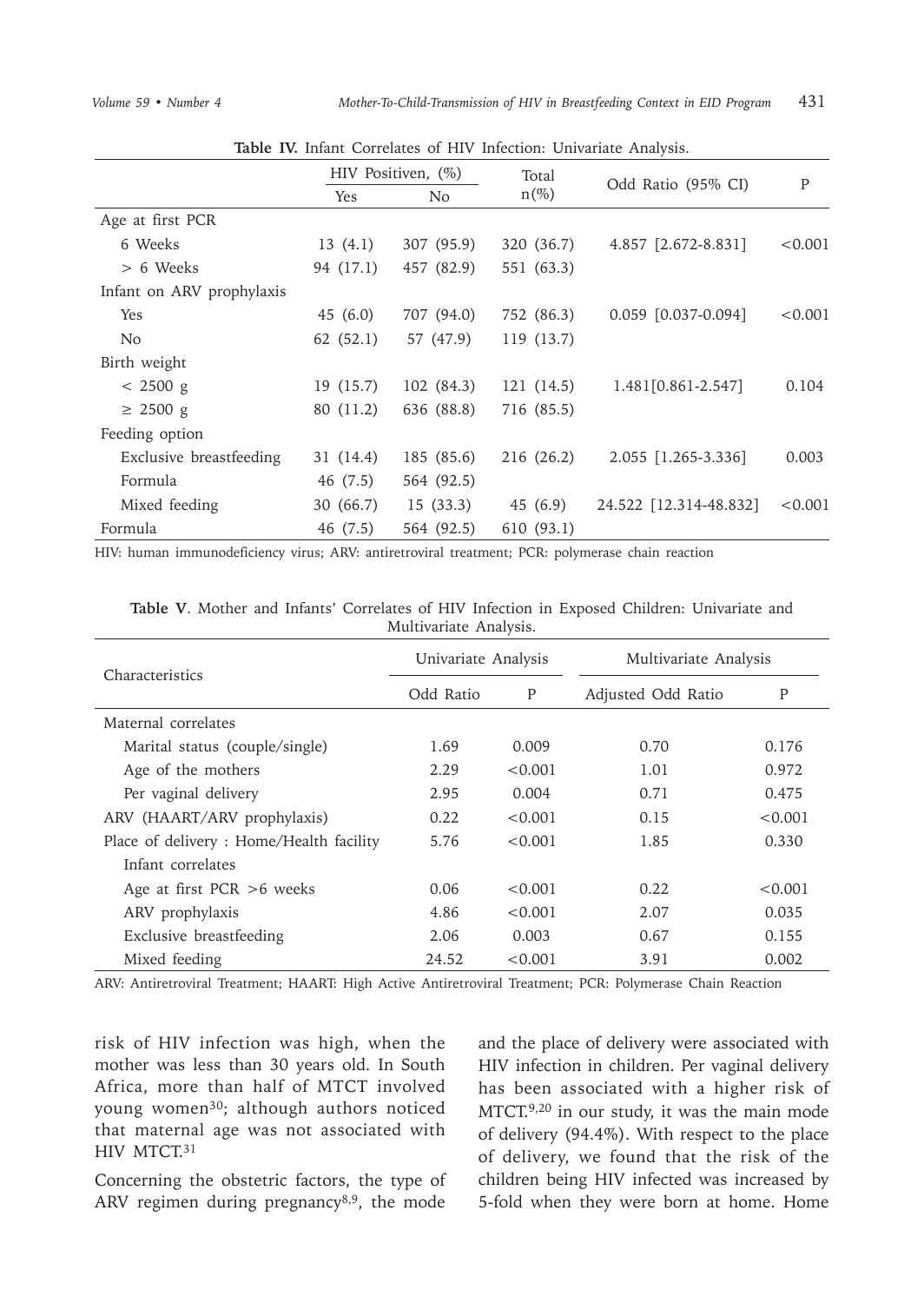delivery is characterized by the lack PMTCT interventions<sup>32</sup> and inadequate post natal follow up of the mother-infant pair.

Children of mothers who had received HAART before pregnancy or ARV prophylaxis were at low risk of being HIV infected. We found out that the risk of being HIV positive was higher in children whose first PCR was done beyond 6 weeks of age. Other authors found the risk to be 4.8 times higher when the infant was enrolled to follow up to an age above 6 weeks.27,32 Mixed feeding exposes children to a higher risk of HIV infection. As in others studies, ignorance of the HIV status of the mothers among others factors could have influenced their feeding choices.8,9

The high rate of infection associated with the maternal and infant correlates of HIV infected children would have result ed from the poor implementation of PMTCT in our setting. Systematic screening of pregnant and breastfeeding women should be reinforced and the Option B+ be promoted.

#### **Acknowledgements**

We thank the staff of the MCC-CBF for their collaboration.

#### **REFERENCES**

- 1. Newell ML, Dunn DT, Peckham CS, Semprini AE, Pardi G. Vertical transmission of HIV-1: Maternal immune status and obstetric factors. The European Collaborative Study. AIDS Lond Engl 1996; 10: 1675‑1681.
- 2. Newell M-L. Current issues in the prevention of mother-to-child transmission of HIV-1 infection. Trans R Soc Trop Med Hyg 2006; 100: 1‑5.
- 3. Barron P, Pillay Y, Doherty T, et al. Eliminating motherto-child HIV transmission in South Africa. Bull World Health Organ 2013; 91: 70‑74.
- 4. Gourlay A, Birdthistle I, Mburu G, Iorpenda K, Wringe A. Barriers and facilitating factors to the uptake of antiretroviral drugs for prevention of mother-to-child transmission of HIV in sub-Saharan Africa: A systematic review. J Int AIDS Soc 2013; 16: 18588.
- 5. OuédraogoYugbaré SO, Zagré N, Koueta F et al. Effectiveness of Prevention of Mother to Child Transmission of Human Immunodeficiency Virus by the 2010 Protocol of the World Health Organisation at the Medical Center Saint Camille de Ouagadougou (Burkina Faso). Pan Afr Med J 2015; 22: 303.
- 6. Kouanda S, Tougri H, Cisse M, Simpore J et al. Impact of maternal HAART on the prevention of mother-tochild transmission of HIV: Results of an 18-month follow-up study in Ouagadougou, Burkina Faso. AIDS Care 2010; 22: 843‑850.
- 7. Soubeiga ST, Compaore R, Djigma F et al. Evaluation of antiretroviral therapy on mother to child transmission HIV in HIV-1 positive women: Case of St. Camillus Medical Center in Ouagadougou, Burkina Faso. Pan Afr Med J 2015; 20: 399.
- 8. Anoje C, Aiyenigba B, Suzuki C et al. Reducing mother-to-child transmission of HIV: findings from an early infant diagnosis program in south-south region of Nigeria. BMC Public Health 2012; 12: 184.
- 9. Koye DN, Zeleke BM. Mother-to-child transmission of HIV and its predictors among HIV-exposed infants at a PMTCT clinic in northwest Ethiopia. BMC Public Health 2013; 13: 398.
- 10. Ghadrshenas A, Ben Amor Y, Chang J, et al. Improved access to early infant diagnosis is a critical part of a child-centric prevention of mother-to-child transmission agenda. AIDS 2013; 27: S197-S205.
- 11. WHO. Early detection of HIV infection in infants and children. Available at: www.who.int/hiv/paediatric/ EarlydiagnostictestingforHIVVer\_Final\_May07. 2010 (Accessed July 19, 2015)
- 12. Newell ML, Coovadia H, Cortina-Borja M, Rollins N, Gaillard P, Dabis F; Ghent International AIDS Society (IAS) Working Group on HIV Infection in Women and Children. Mortality of infected and uninfected infants born to HIV-infected mothers in Africa: A pooled analysis. Lancet 2004; 364: 1236‑1243.
- 13. Brahmbhatt H, Kigozi G, Wabwire-Mangen F, et al. Mortality in HIV-infected and uninfected children of HIV-infected and uninfected mothers in rural Uganda. JAIDS J Acquir Immune Defic Syndr 2006; 41: 504‑508.
- 14. Tejiokem MC, Faye A, Penda IC, et al. Feasibility of early infant diagnosis of HIV in resource-limited settings: the ANRS 12140-Pediacam study in Cameroon. PloS One 2011; 6: e21840.
- 15. Noubiap JJN, Bongoe A, Demanou SA. Mother-to-child transmission of HIV: Findings from an early infant diagnosis program in Bertoua, Eastern Cameroon. Pan Afr Med J 2013; 15: 65.
- 16. Nguefack F, Dongmo R, Kenfack B, Socpa A. Factors responsible of the late access to early HIV diagnosis test, in exposed infants of seropositive mothers in Yaoundé. J Pédiatrie Puériculture 2014; 27: 276‑284.
- 17. Sherman GG, Jones SA, Coovadia AH, Urban MF, Bolton KD. PMTCT from research to reality--results from a routine service. South Afr Med J 2004; 94: 289‑292.
- 18. Rouet F, Ekouevi DK, Chaix M-L, et al. Transfer and evaluation of an automated, low-cost real-time reverse transcription-PCR test for diagnosis and monitoring of human immunodeficiency virus type 1 infection in a West African resource-limited setting. J Clin Microbiol 2005; 43: 2709‑2717.
- 19. Read JS, Committee on Pediatric AIDS, American Academy of Pediatrics. Diagnosis of HIV-1 infection in children younger than 18 months in the United States. Pediatrics 2007; 120: e1547-e1562.
- 20. de Lemos LMD, Lippi J, Rutherford GW et al. Maternal risk factors for HIV infection in infants in northeastern Brazil. Int J Infect Dis 2013; 17: e913-e918.